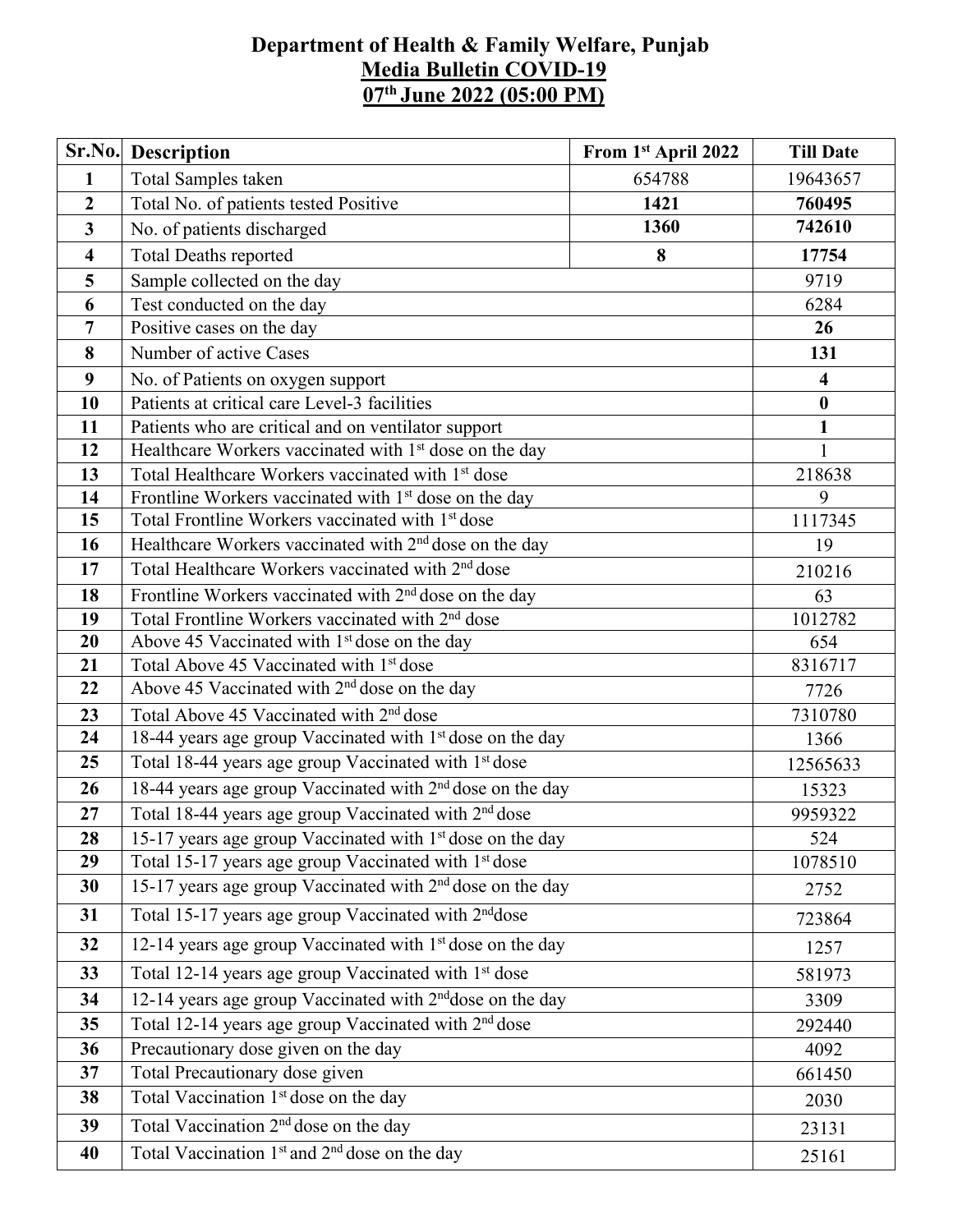## **On 07 th June 2022**

| 1. | Number of New patients<br>admitted in ICU           | <b>Nil</b>                                                                                                      |
|----|-----------------------------------------------------|-----------------------------------------------------------------------------------------------------------------|
| 2. | Number of New patients put<br>on ventilator support | <b>Nil</b>                                                                                                      |
| 3. | Number of New patients<br>discharged                | 19<br>(Amritsar-5, Bathinda-1, Ferozepur-1, FG. Sahib-1,<br>Jalandhar-4, Kapurthala-2, Ludhiana-3, SAS Nagar-2) |
| 4. | Number of New deaths<br>reported                    | <b>Nil</b>                                                                                                      |

## **Patients reported Positive on 07 th June 2022 - 26**

| <b>District</b>  | <b>Number of</b><br><b>Cases</b> | <b>Positivity</b> | Case<br><b>Details</b> | <b>Remarks</b>         |
|------------------|----------------------------------|-------------------|------------------------|------------------------|
| <b>SAS Nagar</b> | 10                               | 3.11%             | 10 New Cases           | 322 Samples<br>Tested  |
| Ludhiana         | $\overline{4}$                   | 0.22%             | 4 New Cases            | 1787 Samples<br>Tested |
| Patiala          | $\overline{3}$                   | 0.71%             | 3 New Cases            | 421 Samples<br>Tested  |
| Bathinda         | $\overline{2}$                   | 2.47%             | 2 New Cases            | 81 Samples<br>Tested   |
| Jalandhar        | $\overline{2}$                   | 0.27%             | 2 New Cases            | 731 Samples<br>Tested  |
| Pathankot        | $\overline{2}$                   | 2.33%             | 2 New Cases            | 86 Samples<br>Tested   |
| Amritsar         | $\mathbf{1}$                     | 0.21%             | 1 New Case             | 474 Samples<br>Tested  |
| Faridkot         | $\mathbf{1}$                     | 1.05%             | 1 New Case             | 95 Samples<br>Tested   |
| Ropar            | $\mathbf{1}$                     | 0.37%             | 1 New Case             | 272 Samples<br>Tested  |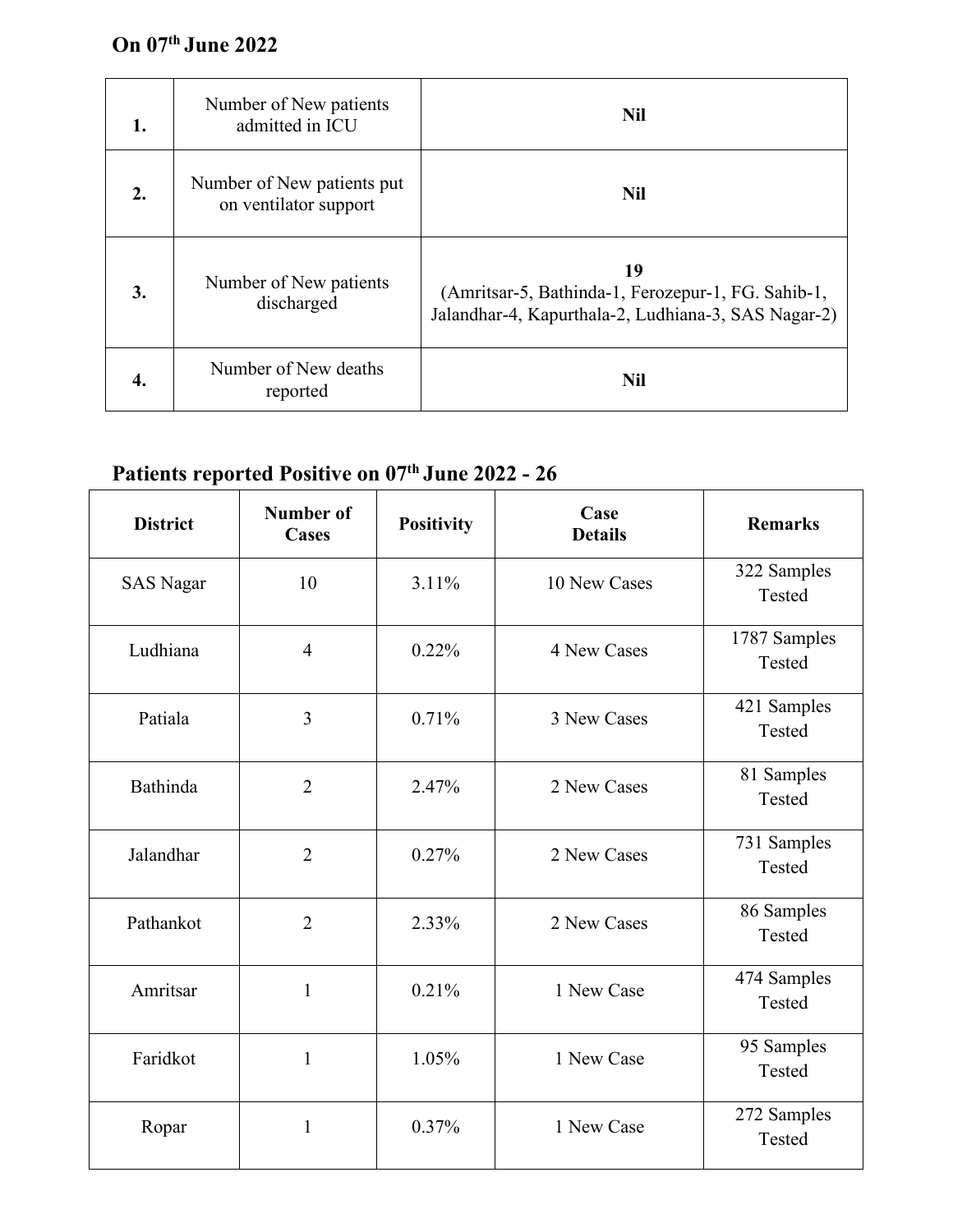| Barnala              | $\boldsymbol{0}$ | $0.00\%$ | <b>Nil</b> | 42 Samples<br>Tested  |
|----------------------|------------------|----------|------------|-----------------------|
| Fazilka              | $\boldsymbol{0}$ | $0.00\%$ | <b>Nil</b> | 1 Samples<br>Tested   |
| Ferozepur            | $\boldsymbol{0}$ | $0.00\%$ | <b>Nil</b> | 69 Samples<br>Tested  |
| FG Sahib             | $\boldsymbol{0}$ | $0.00\%$ | <b>Nil</b> | 96 Samples<br>Tested  |
| Gurdaspur            | $\boldsymbol{0}$ | $0.00\%$ | <b>Nil</b> | 94 Samples<br>Tested  |
| Hoshiarpur           | $\boldsymbol{0}$ | $0.00\%$ | <b>Nil</b> | 58 Samples<br>Tested  |
| Kapurthala           | $\boldsymbol{0}$ | $0.00\%$ | <b>Nil</b> | 146 Samples<br>Tested |
| Malerkotla           | $\boldsymbol{0}$ | $0.00\%$ | Nil        | 24 Samples<br>Tested  |
| Mansa                | $\boldsymbol{0}$ | $0.00\%$ | <b>Nil</b> | 231 Samples<br>Tested |
| Moga                 | $\boldsymbol{0}$ | $0.00\%$ | <b>Nil</b> | 239 Samples<br>Tested |
| Muktsar              | $\boldsymbol{0}$ | $0.00\%$ | <b>Nil</b> | 88 Samples<br>Tested  |
| Sangrur              | $\boldsymbol{0}$ | $0.00\%$ | <b>Nil</b> | 606 Samples<br>Tested |
| SBS Nagar            | $\boldsymbol{0}$ | $0.00\%$ | Nil        | 70 Samples<br>Tested  |
| Tarn Taran           | $\boldsymbol{0}$ | $0.00\%$ | <b>Nil</b> | 251 Samples<br>Tested |
| On the Day<br>Punjab | 26               | 0.41%    |            |                       |
|                      |                  |          |            |                       |